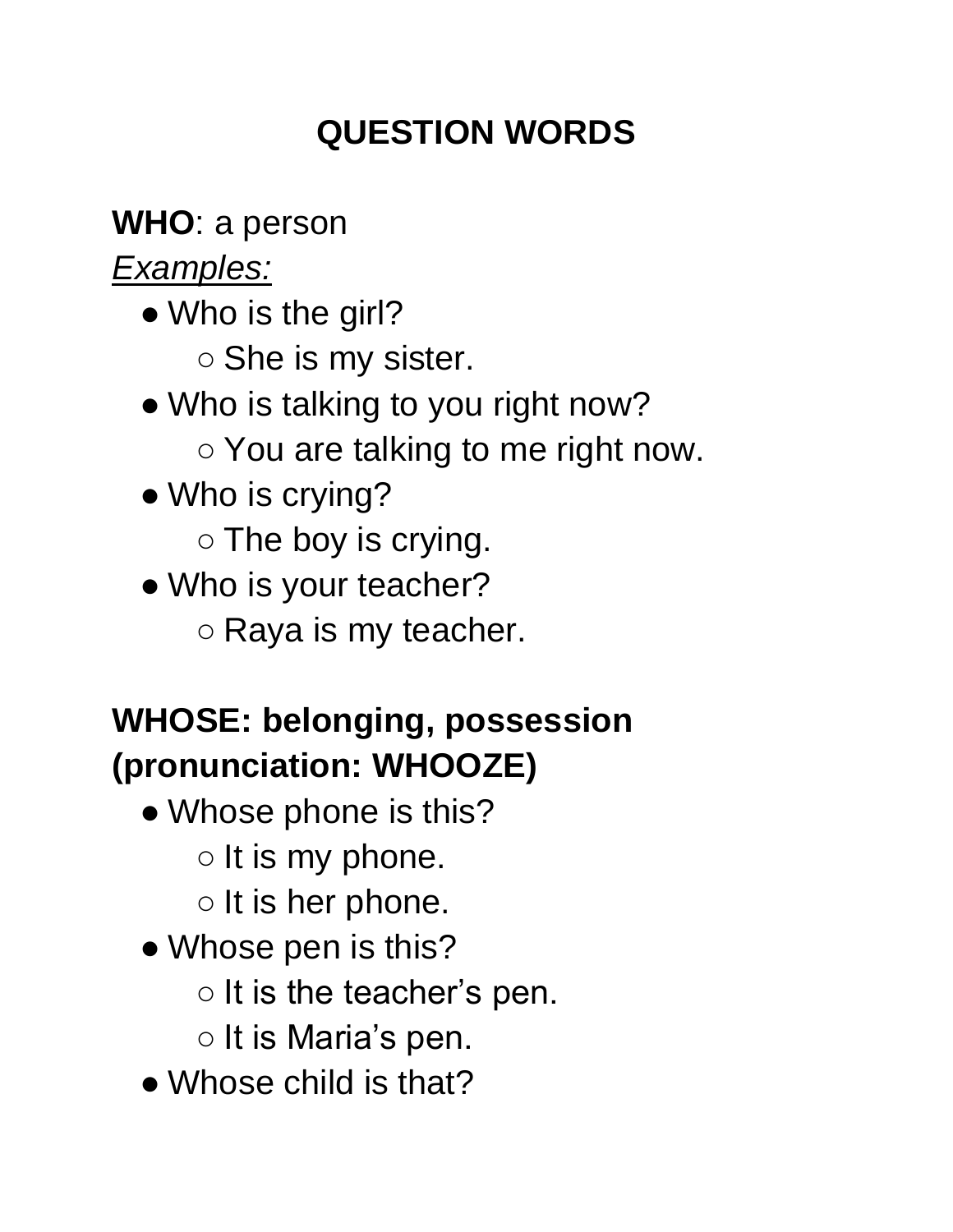$\circ$  It is my sister's child.

There is a difference between "whose" and "who's (who is)":

- Who's (who is) in the house?
	- Sofia is in the house.
- Whose house is this?
	- It's Sofia's house.

**WHAT**: a thing or request for information *Examples:*

• What is your name? (pronunciation: WASYANAME?)

○ My name is Ann.

• What country are you from?

○ I am from Vietnam.

• What street do you live on?

○ I live on Main Street

- What city do you live in?
	- I live in Philadelphia

**WHERE:** location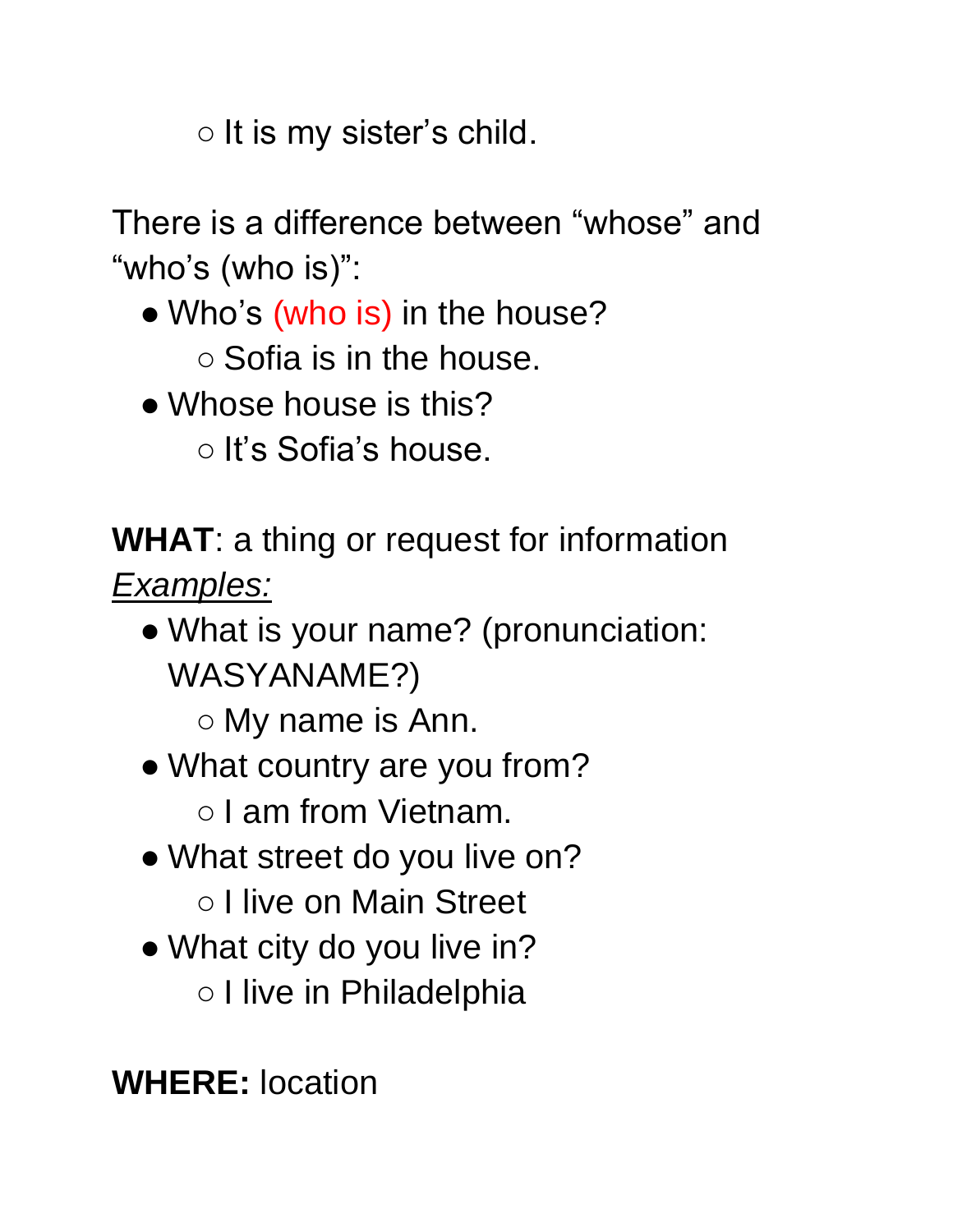#### *Examples:*

- Where do you live? ○ I live in Philadelphia.
- Where do you cook dinner? ○ I cook dinner in the kitchen
- Where do you go to study? ○ I study in my bedroom.

## **WHEN**: time/timing

*Examples:*

- When do you go to church? ○ I go to church on Sundays.
- When do you go to school? ○ I go to school at 8:00 AM.
- When do you go shopping? ○ I go shopping on Saturday.

### **WHY**: a reason

*Examples:*

• Why do you study English? ○ I study English **BECAUSE** I want to speak to people.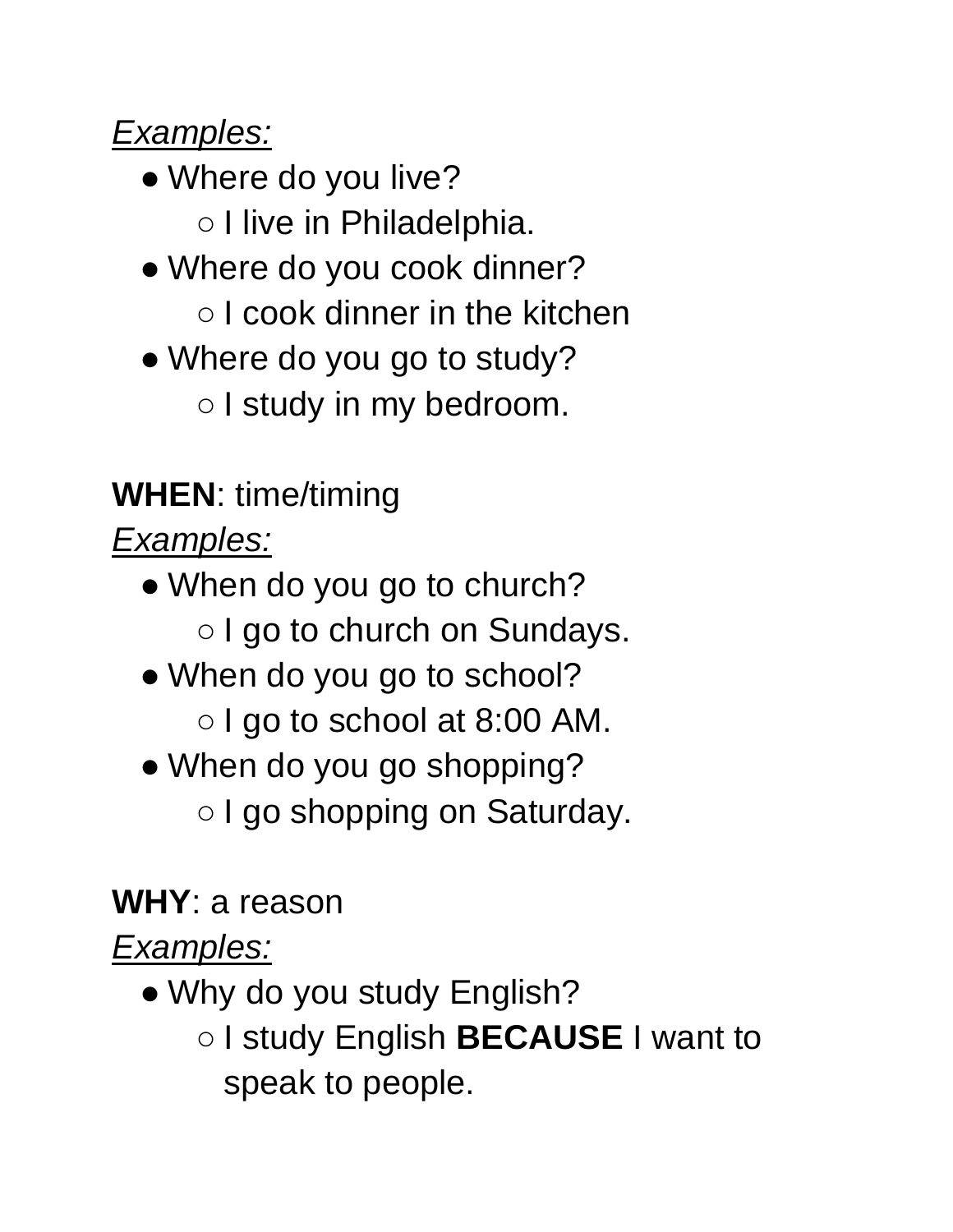○ I study English because I want to learn more!

### **HOW: in what way**

*Examples:*

- How are you?
	- I am good.
- How do you do?
	- I'm okay!
- How did you get to work?
	- I take the bus.

### **How OLD: age**

- How old are you?
	- I am 46 years old.
- How old is she?
	- She is seventy (70) years old.

**How OFTEN: frequency** (always, every day,

sometimes, once a week, never)

*Examples:*

• How often do you practice your English?